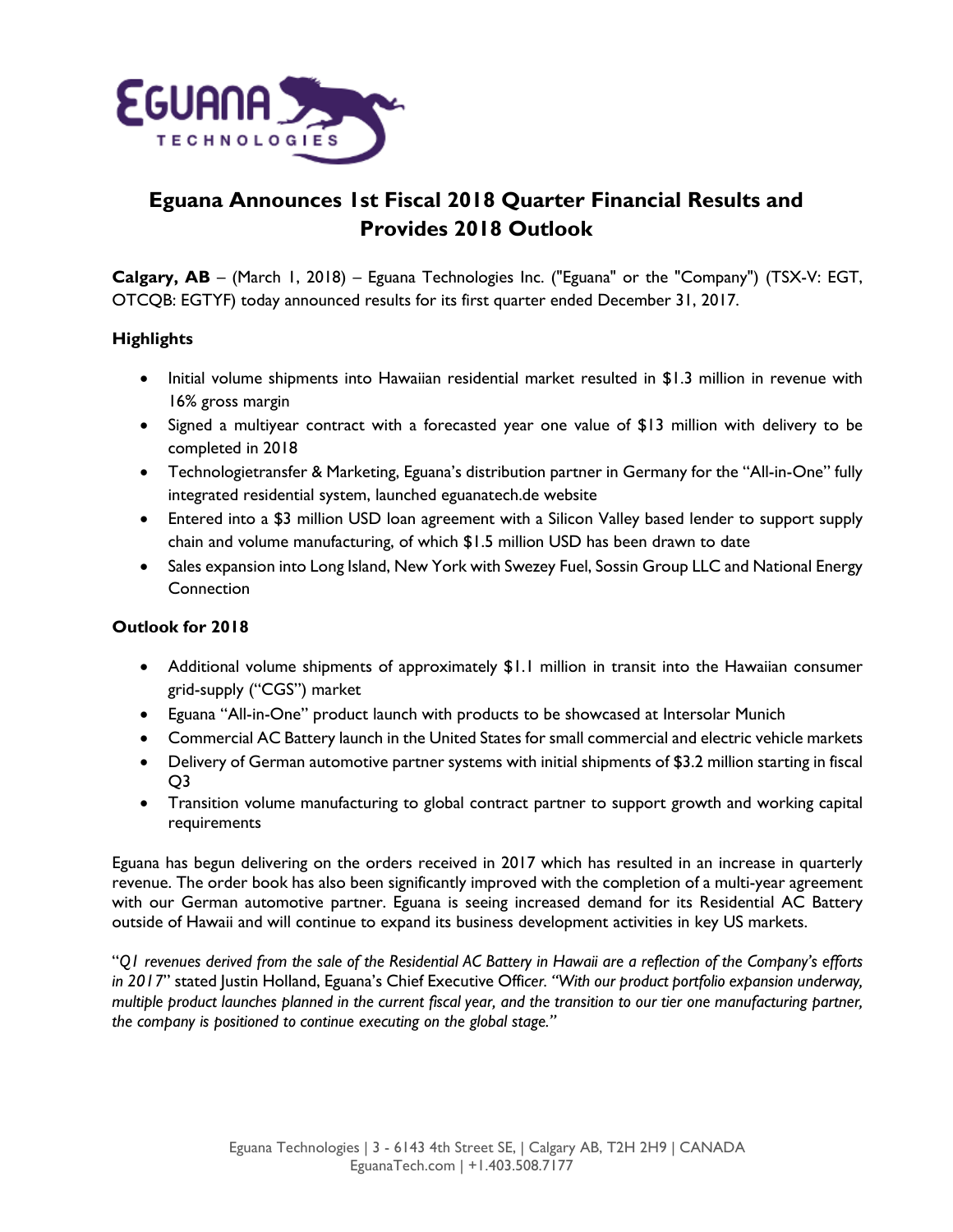

## **About Eguana Technologies Inc.**

Eguana Technologies Inc. (TSX.V: EGT, OTCQB: EGTYF) designs and manufactures high performance power controls for residential and commercial energy storage systems. Eguana has more than 15 years' experience delivering grid edge power electronics for fuel cell, photovoltaic and battery applications and delivers proven, durable, high quality solutions from its high capacity manufacturing facilities in Europe and North America.

With thousands of its proprietary energy storage inverters deployed in the European and North American markets, Eguana is one of the leading suppliers of power controls for solar self-consumption, grid services and demand charge applications at the grid edge.

To learn more, visit [www.EguanaTech.com](http://www.eguanatech.com/) or follow us on Twitter [@EguanaTech](https://twitter.com/EguanaTech)

| <b>Company Inquiries</b>      |
|-------------------------------|
| Justin Holland                |
| CEO, Eguana Technologies Inc. |
| $+1.416.728.7635$             |
| lustin.Holland@EguanaTech.com |

#### **Forward-Looking Statements**

This press release contains forward-looking information and forward-looking statements (collectively, "forward-looking statements") within the meaning of applicable securities laws that and are based on certain assumptions and analysis made by the Company's management as of the date of this press release. Forward-looking statements include, without limitation, statements with respect to strategy, the development plans of the Company, availability of customers, market penetration, the Company's intentions, business prospects and opportunities, extent of solar resource usage and future growth and performance opportunities. The words "believes", "expects", "expected", "plans", "may", "will", "projects", "anticipates", "estimates", "would", "could", "should", "endeavours", "seeks", "predicts", "intends", "potential", "opportunity", "target" or variations of such words of similar expressions thereto and the negatives thereof, identify forward-looking statements. Forward-looking statements are necessarily based upon management's perceptions of historical trends, current conditions and expected future developments, as well as a number of specific factors and assumptions that, while considered reasonable by the Company as of the date of such statements, outside of the Company's control and are inherently subject to significant business, economic and competitive uncertainties and contingencies which could result in the forward-looking statements ultimately being entirely or partially incorrect or untrue.

Forward-looking statements contained in this press release are based on various assumptions, including, but not limited to the following: (i) the Company's ability to achieve its growth strategy; (ii) the demand for the Company's products and fluctuations in future revenues; (iii) the Company's business model and assumptions; and (iv) expectations of growth in the industry in which the Company operations and the markets in which the company's products are sold. By their nature, forward-looking statements are subject to known and unknown risks and uncertainties, many of which are beyond the Company's control, that may be general or specific and which give rise to the possibility that expectations, forecasts, predictions, projections or conclusions will not prove to be accurate, that assumptions may not be correct and that objectives, strategic goals and priorities will not be achieved. The reader is cautioned to consider these and other factors, uncertainties and potential events carefully and not to put undue reliance on forwardlooking statements. There can be no assurance that forward-looking statements will prove to be accurate, as actual results and future events could differ materially from those anticipated in such statements. Forward-looking statements are provided for the purpose of providing information about management's expectations and plans relating to the future. The Company disclaims any intention or obligation to update or revise any forward-looking statements whether as a result of new information, future events or otherwise, or to explain any material difference between subsequent actual events and such forward-looking statements, except to the extent required by applicable law. All of the forward-looking statements contained in this press release are qualified by these cautionary

> Eguana Technologies | 3 - 6143 4th Street SE, | Calgary AB, T2H 2H9 | CANADA EguanaTech.com | +1.403.508.7177